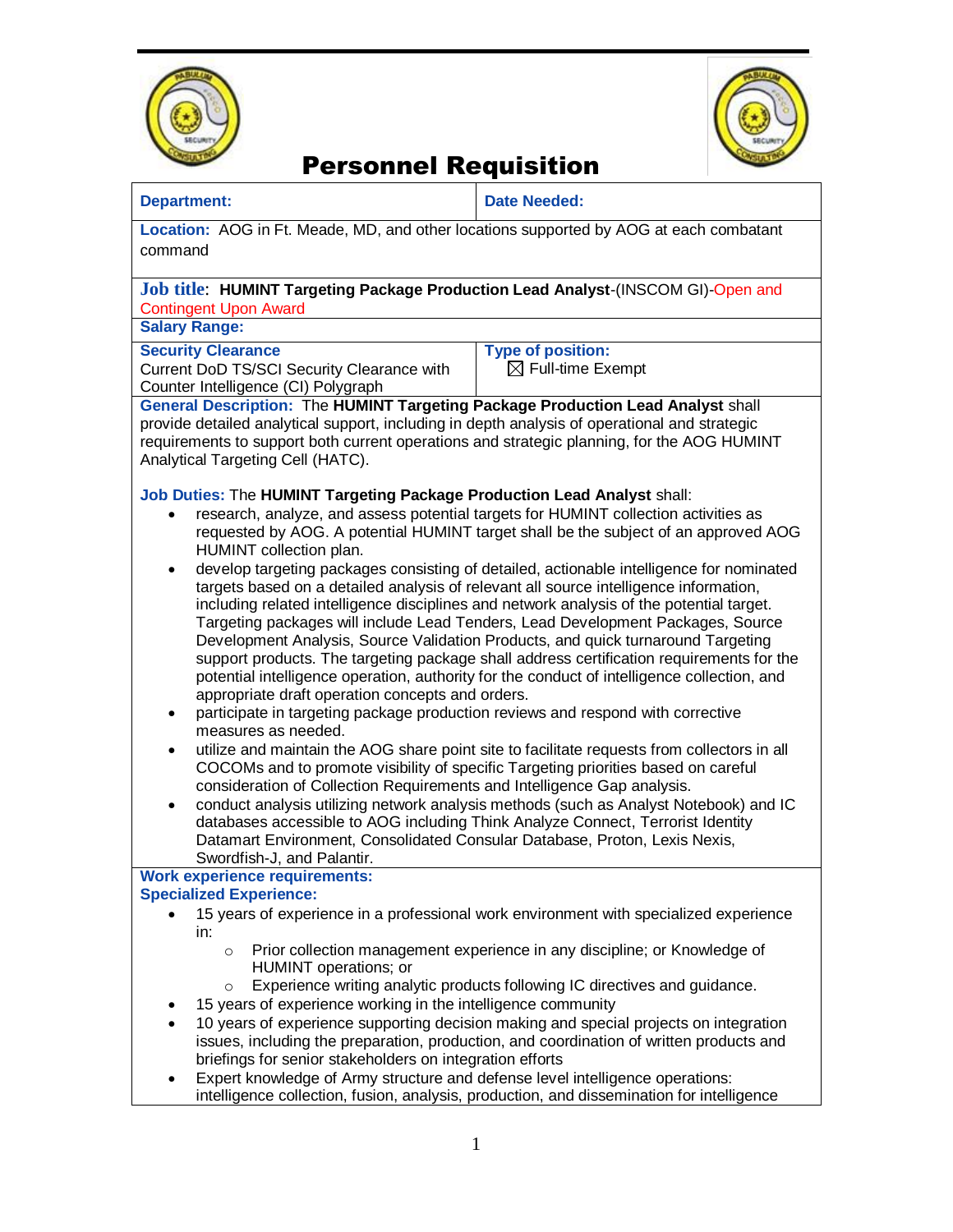



### Personnel Requisition

databases and products.

- Expert knowledge and experience with intelligence automated systems, especially imagery analysis, signals intelligence and exploitation tools and libraries
- Detailed knowledge of DIA, NSA, CIA, DEA, FBI, and Departments of Treasury and State programs and products
- Knowledge of intelligence oversight and security guidelines
- Excellent written and oral communication skills
- Excellent analytical skills

#### **Desirable Experience:**

- Knowledge of collection and analytic missions and programs and projects designed to improve US IC capabilities to address key issues therein,
- Experience with tradecraft and publication and ability to coordinate and support crosscommunity meetings and working groups, assimilate large volumes of information, and independently produce written reports
- Expert capabilities to research, create, develop, and deliver professional briefings, multimedia presentations, and written reports.
- Ability to produce reports incorporating text and graphics to convey complex concepts to senior policy makers
- Experience with assessments, enterprise data integration, governance, and metrics, including the application of metadata management techniques and data modeling and design
- Experience with the application of quantitative and qualitative analytic methods, including the design, development, and management of statistical models and enterprise-wide surveys
- Proficient in the use of state-of-the-art intelligence analysis tools
- Expert ability to manage research and coordination for projects.
- Expert ability to instruct and interact with small groups on data and information requirements and coordination tasks.

### **Additional Information:**

#### **Potential for Teleworking:** No

**Schedule Requirements:** This position shall require the individual to perform tasks during an eight (8) hour work day between the hours of 0900 through 1500 hours for work performed at HQ INSCOM, but is subject to change due to business objectives and goals.

**Physical Requirements:** This position generally consists of working indoors in an office environment at the customer's location. Essential functions: The employee may be required to: sit, walk, or stand for extended periods, talk and hear with the ability to communicate, detect, converse with, discern, convey, express oneself, exchange information, to use the hands and fingers to operate, activate, use, prepare, inspect, place, or position, and see to detect, determine, perceive, identify, recognize, judge, observe, inspect, estimate, and assess.

**Travel Requirements:** Travel to other government facilities or other contractor facilities, during a COOP, while highly unlikely, may be required. All travel requirements (including plans, agenda, itinerary, or dates) will be pre-approved by the government (subject to local policy and procedures). Contractor personnel travel has historically been less than 10%.